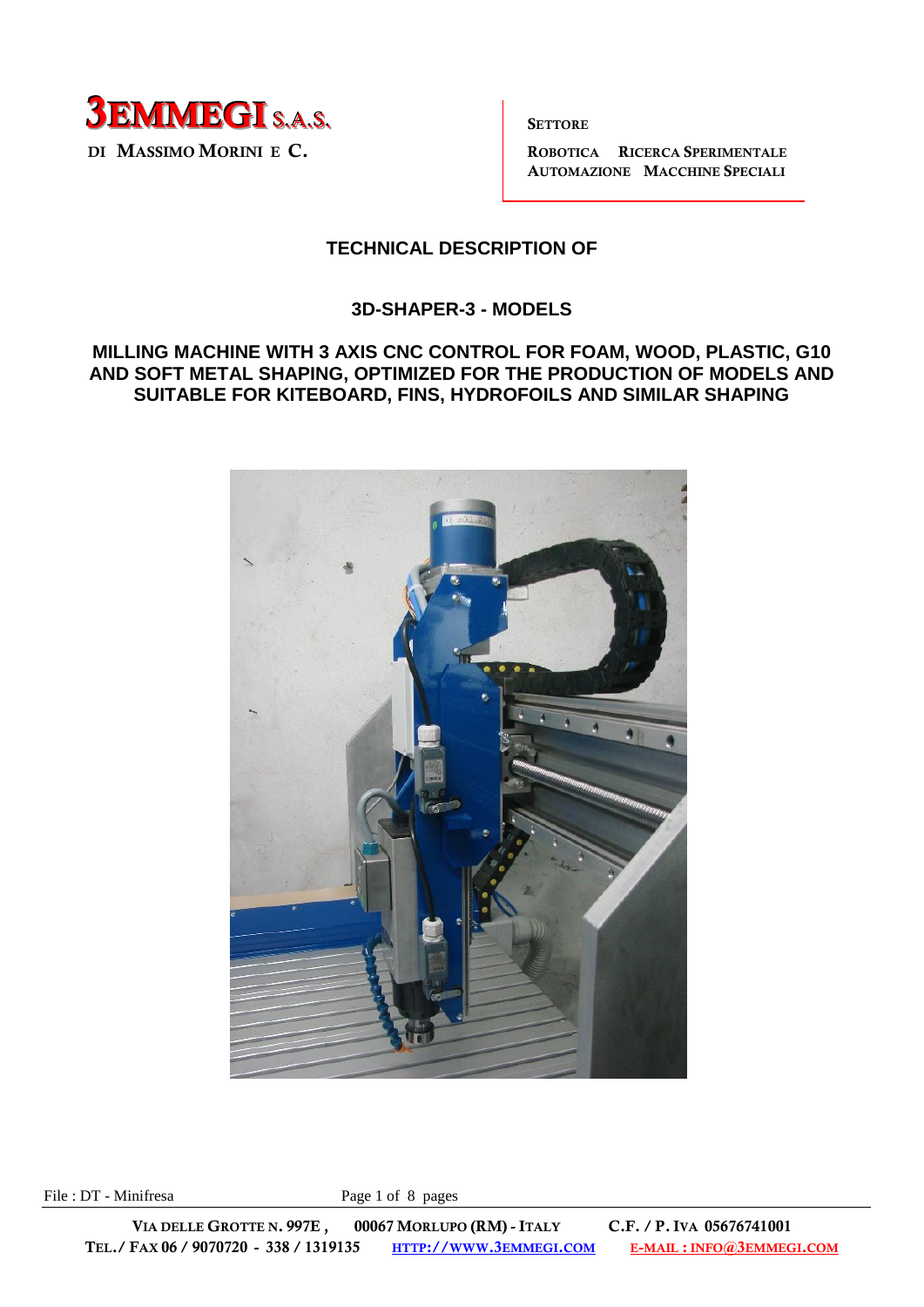

# **1. DESCRIPTION OF MACHINE**

1.1. N.1 vertical milling machine with 3 interpolated axis with CNC control, Cartesian type, along the 3 axis X, Y, Z and One rotation around Horizontal X axis, as described as follows:

| - linear positioning precision:    |                   | $0.1$ mm/1000mm;                       |
|------------------------------------|-------------------|----------------------------------------|
| - linear direction precision:      |                   | 0.2 mm/1000mm;                         |
| - repeatable position precision:   | $+/-$ 0.2 mm;     |                                        |
| - X axis working length:           | up to 2000 mm;    |                                        |
| - Y axis working length:           | up to 1500 mm;    |                                        |
| - Z axis working length:           | up to 250 mm;     |                                        |
| - combined total linear precision: | $+/-$ 0.2 mm;     |                                        |
| - working speed:                   | $0.01 - 20$ cm/s; |                                        |
| - power supply:                    |                   | 230 / 380 / 440 Vac single or 3 phase, |
|                                    |                   | 50/60Hz                                |
| - Installed power:                 | from 3 to 7 kW    |                                        |
|                                    |                   |                                        |

comprehensive of:

- n.1 main frame realized in carbon steel / aluminum, with overall dimensions up to 3500(L) x 2000(W) x 2000(H) mm, provided with n. 4 anti-vibrating and adjustable feet;
- n.1 couple of guides for movement along X axis, realized by means of rectified rails with ball bearing cars with maximum run up to 2100 mm. The power train is realized by means of motor-reducer working on ball bearings rectified wormscrew;
- n.1 couple of guides for movement along Y axis, realized by means of rectified rails with ball bearing cars with maximum run up to 1600 mm. The power train is realized by means of motor-reducer working on ball bearings rectified wormscrew;
- n.1 couple of guides for movement along Z axis, realized by means of rectified rails with ball bearing cars with maximum run up to 250 mm. The power train is realized by means of motor-reducer working on ball bearings rectified wormscrew;
- n.1 shaping head constituted of a 1.0 to 4.0 kW spindle motor with speed from 12.000 to 24.000 rpm, 20 mm shaft tool support, eventual automatic tool-change for cutters and suction device for foam powders produced during shaping;

File : DT - Minifresa Page 2 of 8 pages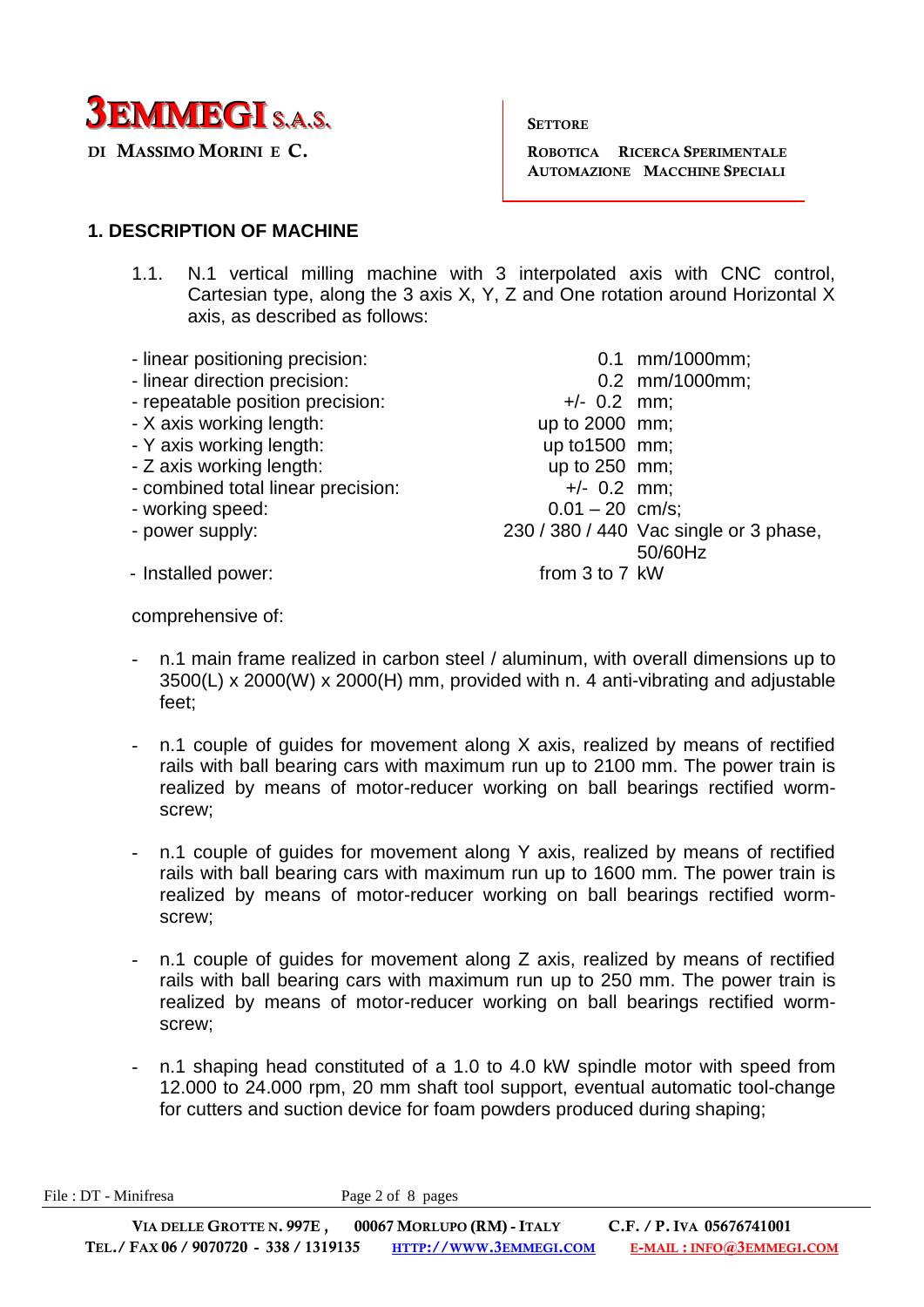

- n.3 servo-controlled step motors, complete of drivers, special cables, closed loop control and mounted on motor-reducers;
- n.3 cables chains for X, Y e Z axis;
- n. 1 electrical board comprehensive of complete electrical equipment installed on the machine;
- n.1 3 axis CNC control, predisposed for the execution of external programs in ISO language ( G-CODE ) and creation of proper own working sequences independently from external programs;
- n.1 vacuum and filtering device for foam powders from 1500 to 2200 W power, complete with 10 m of flexible hose, 100 to 160 mm diameter and bag for powder;
- n.1 Standard PC, complete with monitor, keyboard, I/O devices, hardware and software necessary for complete functioning;

1.2. N.1 complete system for positioning and holding the cores to be shaped also available with pneumatic semi-automatic locking systems comprehensive of:

- n. 1 table realized by means of Aluminum profiles to easy support and block cores with dimensions up to 2100 x 1600 mm;
- n.1 optional stainless steel tank to collect cutting fluid used for metal and G10 shaping;
- n.1 optional liquid Pump to circulate cutting fluid from Tank to Cutter;
- n.1 optional liquid circuit from Tank to Pump and from Pump to Cutter;
- n.1 optional kit of panels to protect ambient from water splashes due to shaping action;
- n.1 optional full cover for machine working space made in transparent polycarbonate with pneumatic cylinders for opening and closing for big dimensions machines. Cover reduces Dust and Cooling Liquid dispersion in surrounding ambient;

---------------------------------------------------------------------------------------------

File : DT - Minifresa Page 3 of 8 pages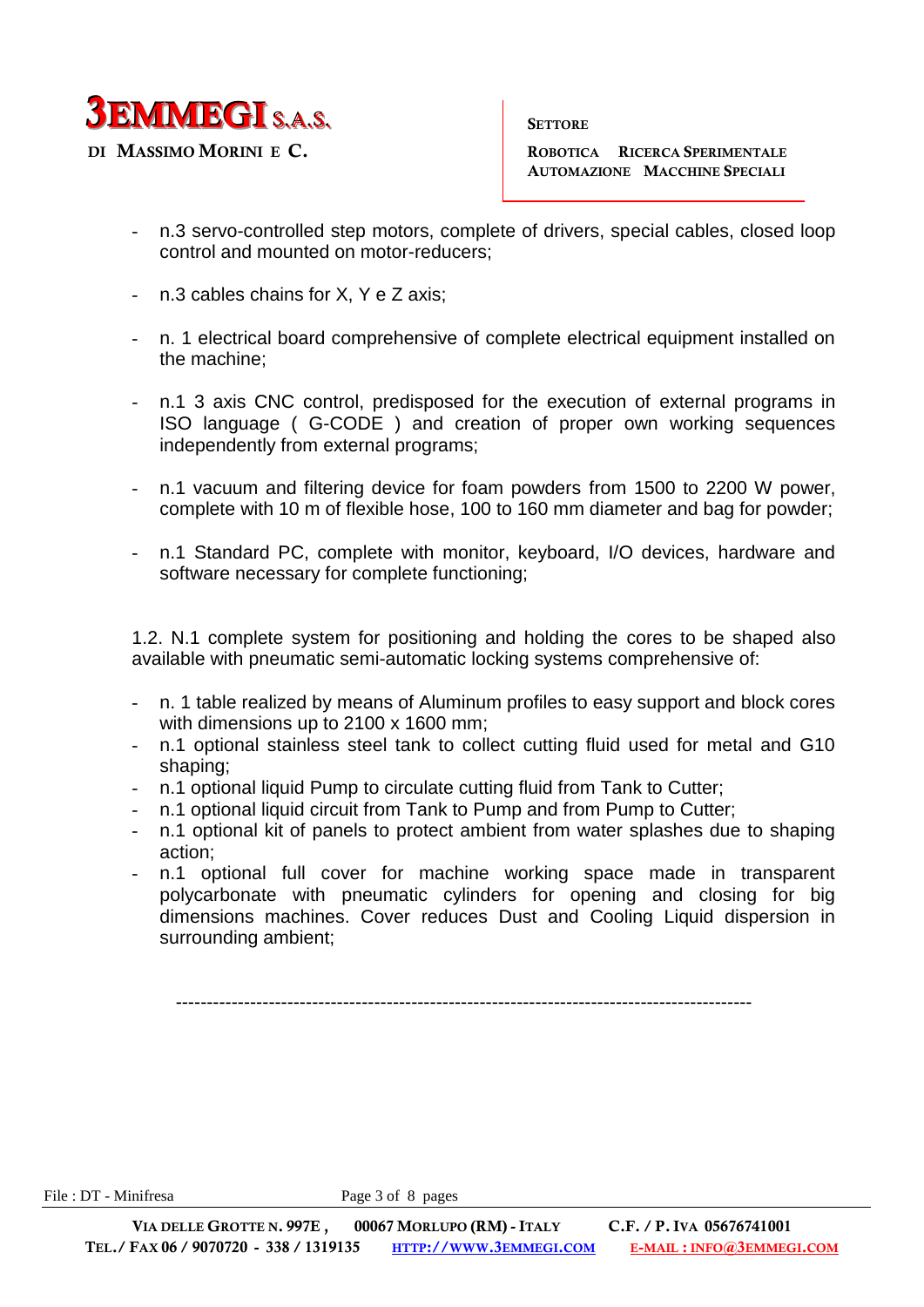

**ROBOTICA RICERCA SPERIMENTALE AUTOMAZIONE MACCHINE SPECIALI**

# PHOTOS OF DETAILS





File : DT - Minifresa Page 4 of 8 pages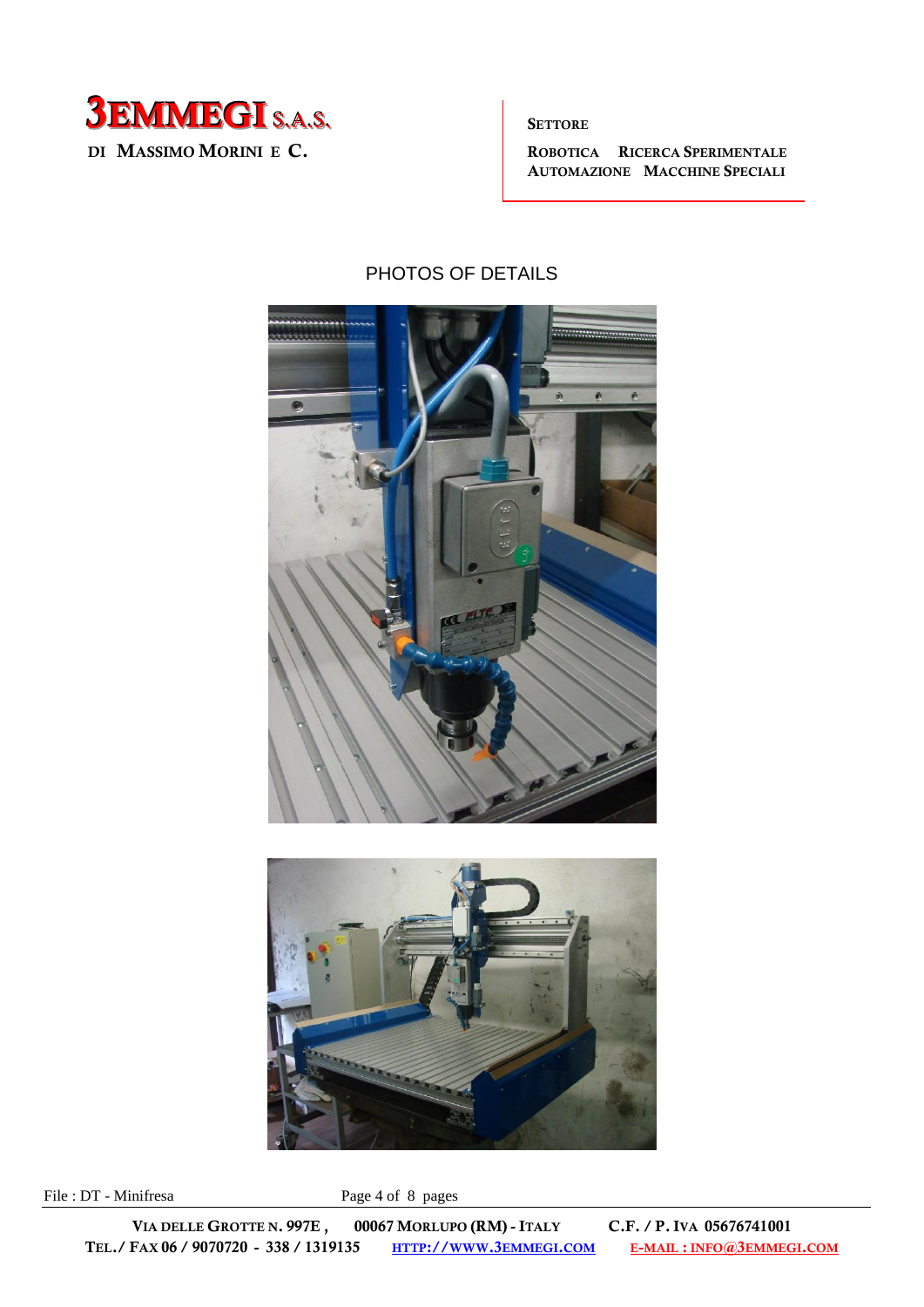

**ROBOTICA RICERCA SPERIMENTALE AUTOMAZIONE MACCHINE SPECIALI**



File : DT - Minifresa Page 5 of 8 pages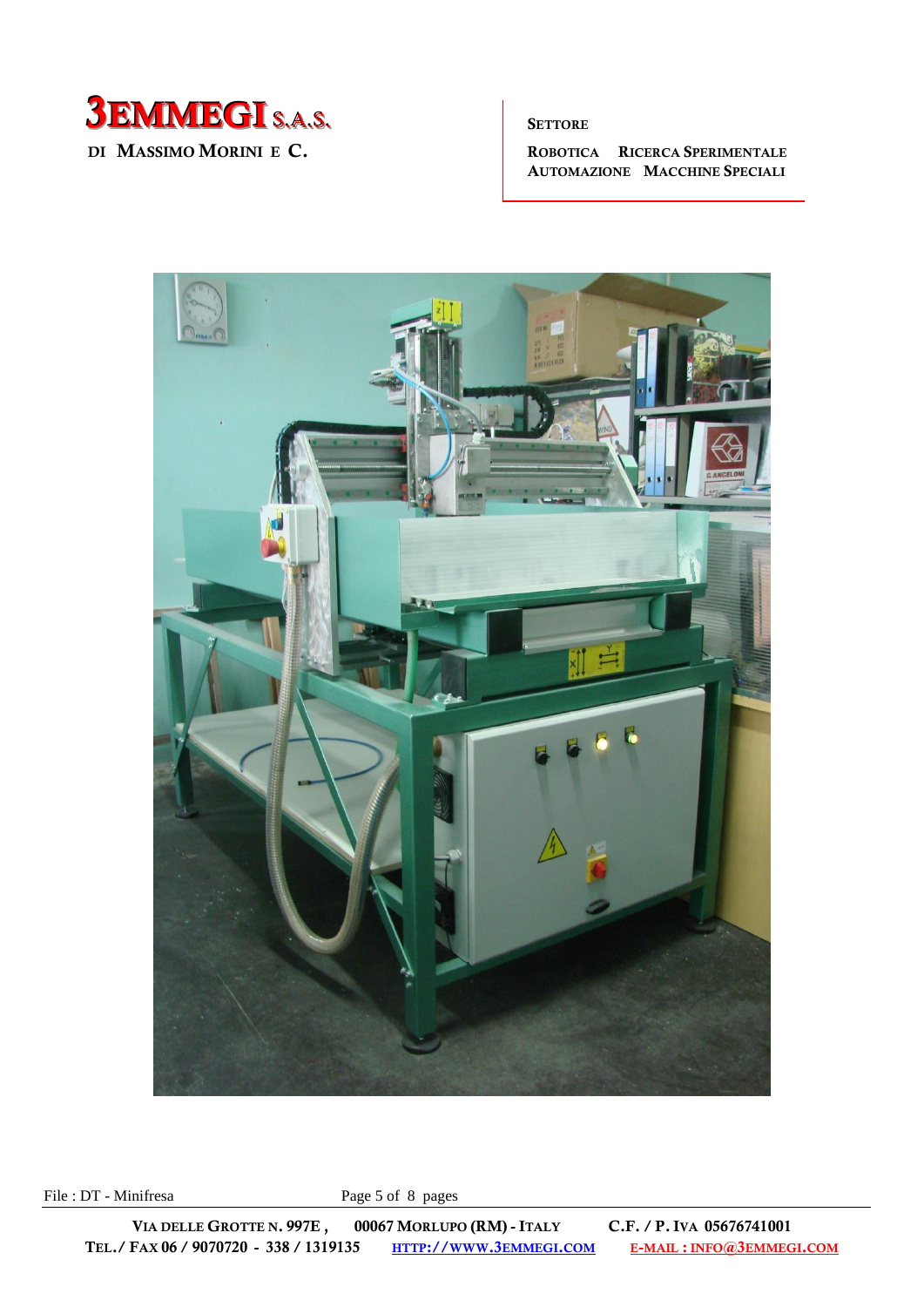

**ROBOTICA RICERCA SPERIMENTALE AUTOMAZIONE MACCHINE SPECIALI**







File : DT - Minifresa Page 6 of 8 pages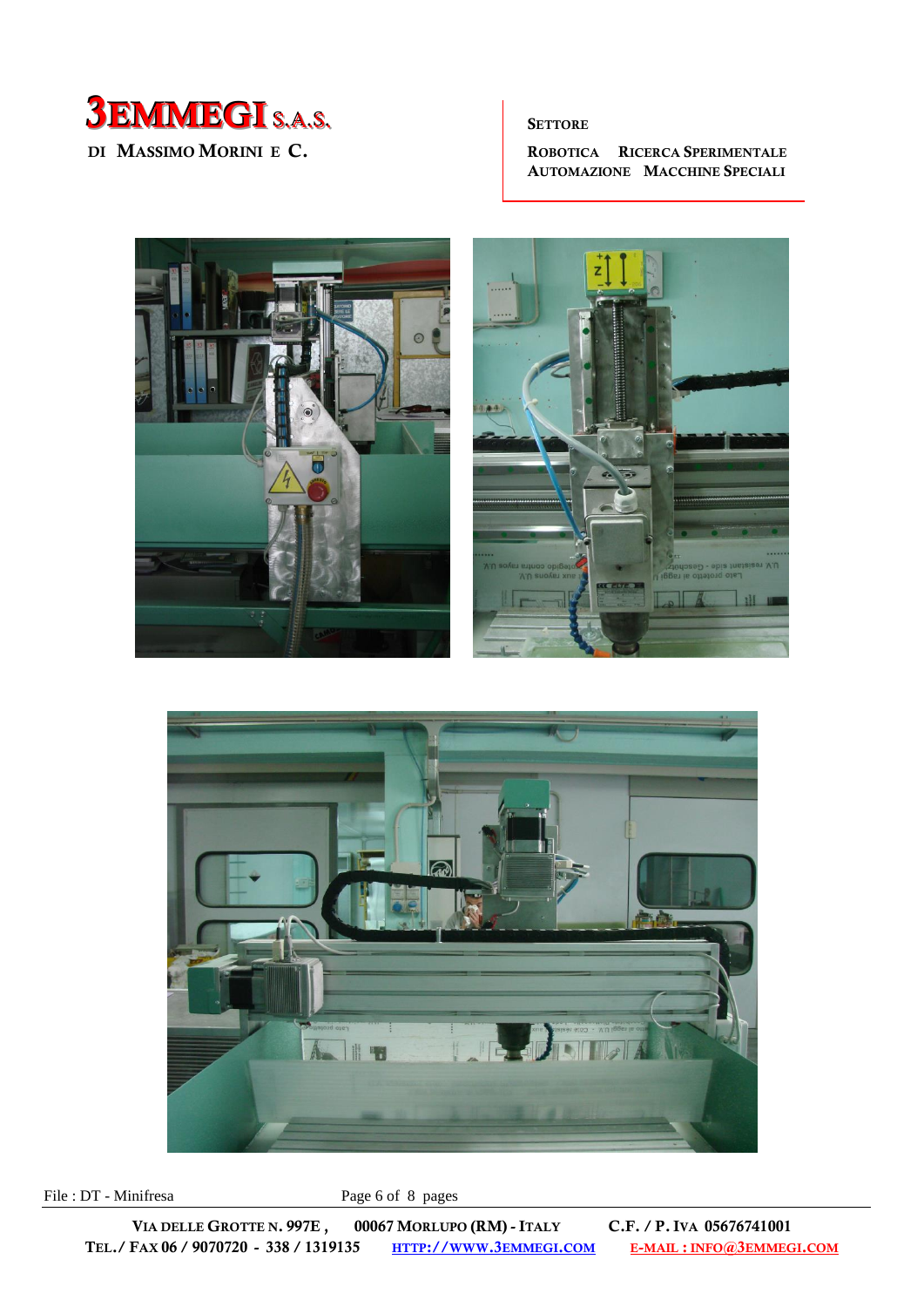





File : DT - Minifresa Page 7 of 8 pages